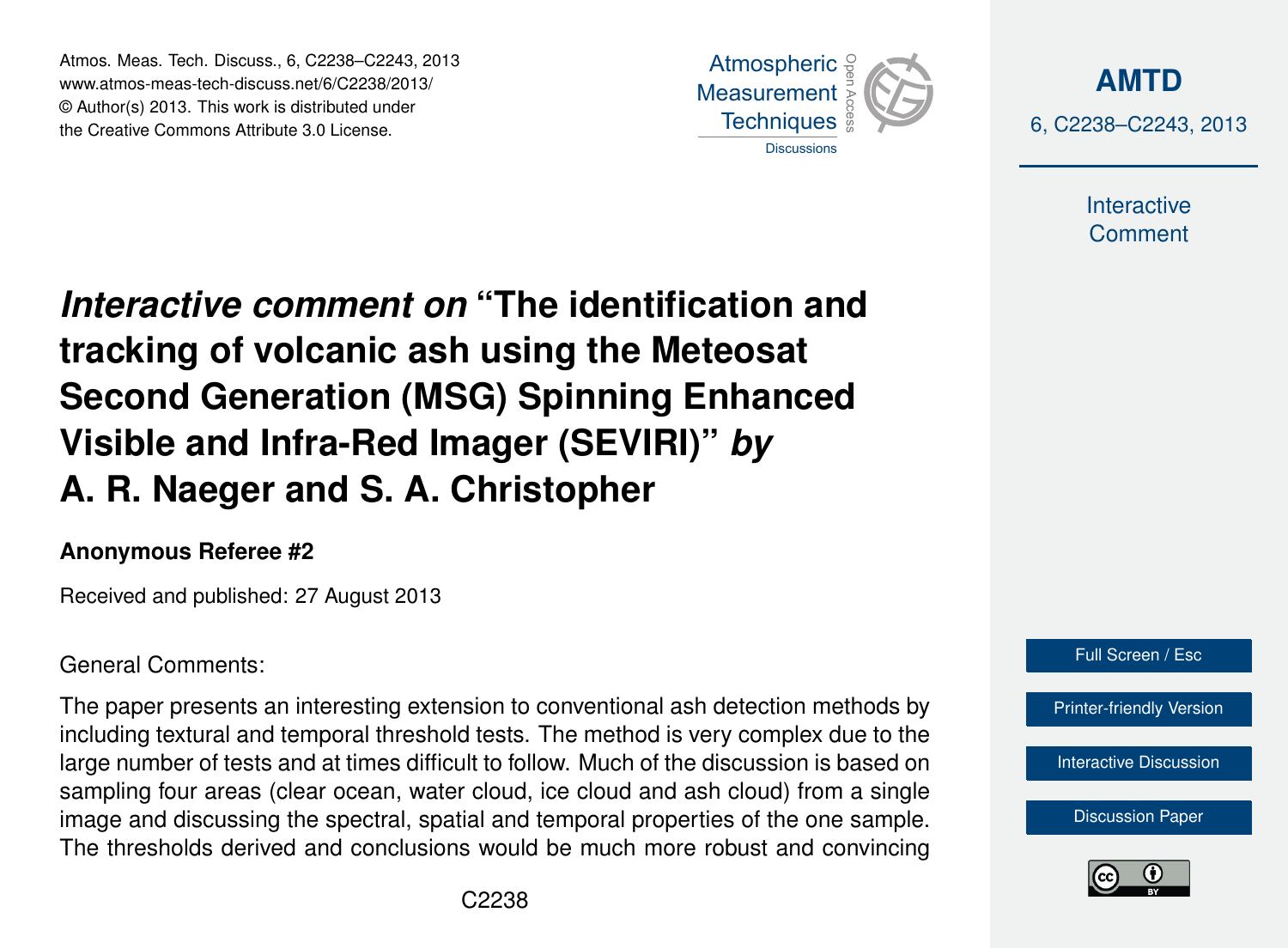had a large number of samples been used from a variety of cases. I see this as a major flaw in the results and conclusions presented.

A major limitation of this method is that it can only be used in daytime. This is a particular problem for high latitude eruptions in the winter where there are few daylight hours. Given the operational need for constant ash observations I think that this limitation needs to be highlighted and options for nighttime ash detection presented. There is the assumption, when comparing the SEVIRI detection with the validation data, that areas of elevated AOT are expected to correspond with areas of ash (as detected by SEVIRI), however other forms of aerosol may be present that would not be detected by SEVIRI. There needs to be a careful distinction between ash aerosol and other aerosol in the paper.

Methods of ash detection have been established over many years and it would have been interesting to compare (or at least discuss) the method and results presented here with those established by Francis et al. (2012) or Pavolonis et al. (2006). I found the paper quite long and repetitive in places. I think it is unnecessary to repeat the contents of the image captions in the main text.

In reading the paper I lost the reason for carrying out the three separate classification steps – what is the point in having a separate "feature tests" and "initial cloud tests"? Can these not be done in one step? There is a further cloud detection step, so the feature tests also contain clouds. The strategy for this approach could be explained more clearly.

Finally, the paper presents some interesting ideas about using temporal information and I think it would have been interesting to focus on this a little more, e.g. show a series of 3 pixels for different situations. The paper would also be more valid for operational situations in a VAAC if it used past data rather than temporal information or reference information before and after the time in question – this leads to a delay in the resulting classification of the image.

# **[AMTD](http://www.atmos-meas-tech-discuss.net)**

6, C2238–C2243, 2013

Interactive **Comment** 



[Printer-friendly Version](http://www.atmos-meas-tech-discuss.net/6/C2238/2013/amtd-6-C2238-2013-print.pdf)

[Interactive Discussion](http://www.atmos-meas-tech-discuss.net/6/5577/2013/amtd-6-5577-2013-discussion.html)

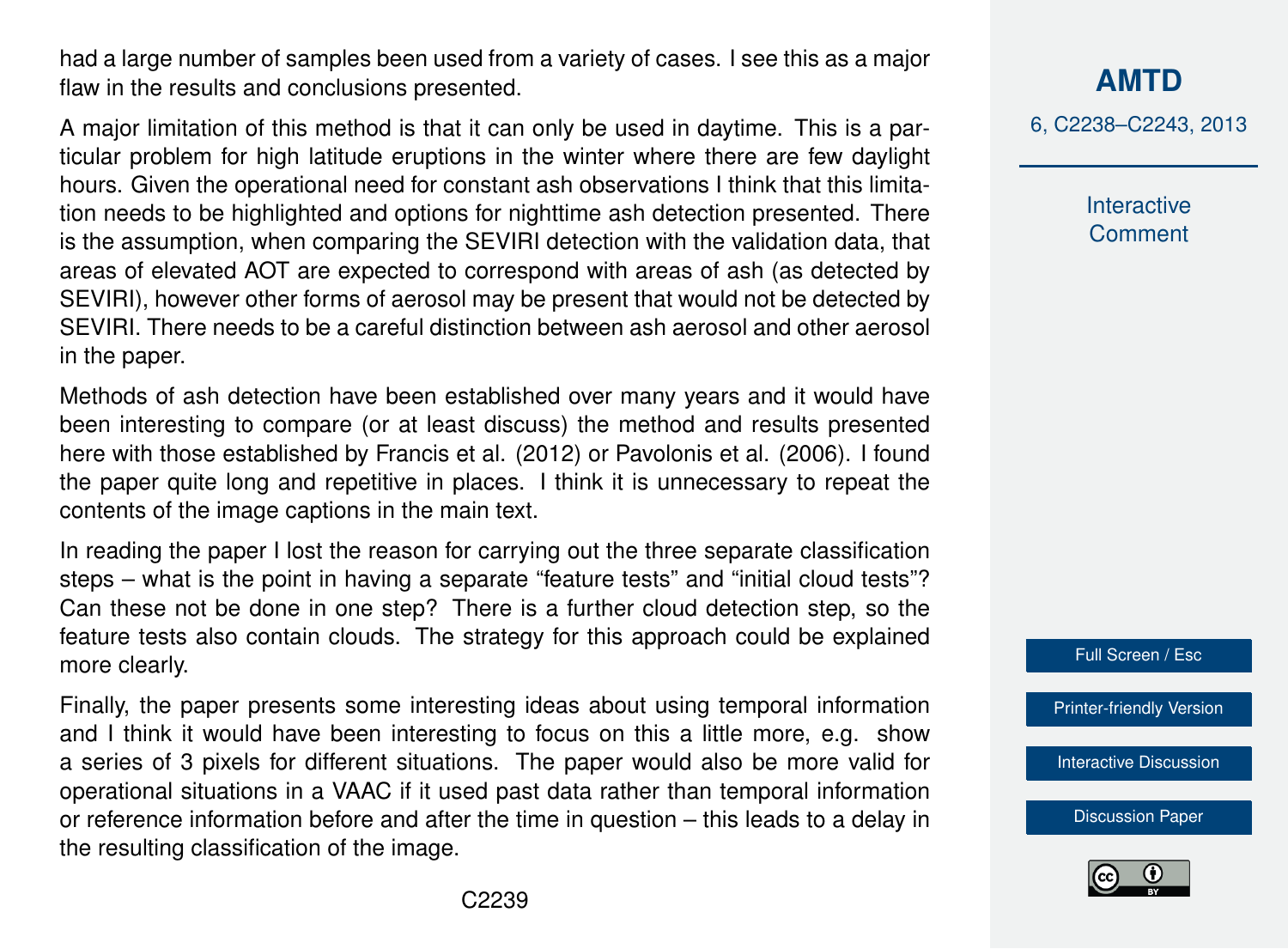Specific comments

1. p. 5578, line 25: How can these references classify the size of the 2010 Eyjafjallajökull eruption in 2004 and 2009? Suggest this needs a different reference or re-wording.

2. p. 5579, line 6: Be good to have a reference for the 1 billion US dollars losses. The following sentence ("Also, the damaging effects of . . ..") needs re-wording because it is why airspace was closed not an additional effect.

3. p. 5580, line 2: I would suggest that the common tool for mapping ash is the use of the BT10.8 – BT12.0 method rather than RGB images. RGB images are often used to subjectively view ash dispersion in animations, but not to map ash. (Also use lower-case in red, green, blue)

4. p. 5587, lines 10-12: By using a two-week period surrounding the time of interest makes this method invalid for use in an operational situation where image classification would need to be done in near-real time. If the purpose of this method is for use in VAACs then this needs to be changed; if not the purpose is of the ash detection method needs to be stated (post-event analysis?).

5. p. 5587, lines 15-17: Does the highest BT10.8 value always correspond to the minimum 0.6 um reflectance? I wouldn't have thought this was correct. Surely, hot desert surfaces have high 0.6 um reflectance – perhaps I have miss-understood this point.

6. p. 5588, lines 5-7: Again, this cannot be done in near real-time – limitation in application of the method.

7. p. 5588, line 14 (and many places elsewhere): What type of RGB is this? There are many ways of creating a RGB. Is it the traditionally used "dust" RGB as developed by EUMETSAT? Please can you explain what the RGB is and how it's created (i.e. what channels).

**[AMTD](http://www.atmos-meas-tech-discuss.net)**

6, C2238–C2243, 2013

Interactive **Comment** 

Full Screen / Esc

[Printer-friendly Version](http://www.atmos-meas-tech-discuss.net/6/C2238/2013/amtd-6-C2238-2013-print.pdf)

[Interactive Discussion](http://www.atmos-meas-tech-discuss.net/6/5577/2013/amtd-6-5577-2013-discussion.html)

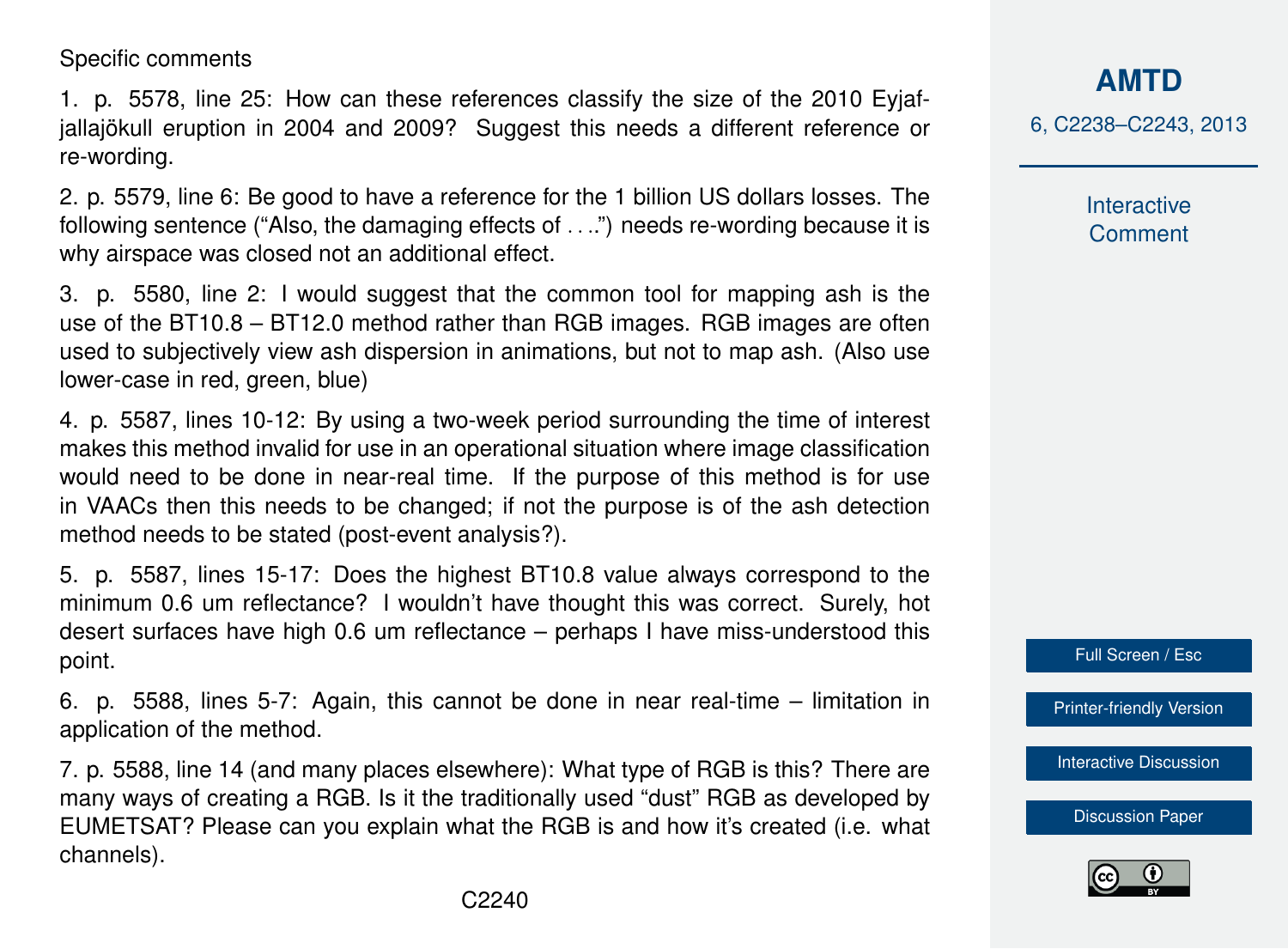8. p. 5588, lines 27-29: I would question whether the majority of the ash particles were smaller than 1.6 um. There are limitations on the upper size that can be measured by aircraft instrumentation, which means that many large ash particles get missed. Much of the ash mass is contained in the ash particles beyond the viewing capability of infrared sensors. However, in terms of number there are probably large numbers of small particles even if the bulk of the mass is in the large  $($  > 10 um) particles.

9. p. 5589, lines 5-6 (and elsewhere): The inclusion of the solar component in the 3.9 um channel makes the data difficult to use; the 3.9 um data value will vary enormously with viewing and solar angles as well as atmospheric content. I would think that a wider study was needed looking at the 3.9 um value over several days, times and situations to gather any conclusions from the use of this channel. Normally, this channel is only used at night, but to the problems in its use during the day.

10. p. 5589, lines 20-21: doesn't this test also detect clear areas that usually have BTD 10.8 – 12.0 of around 0.0-0.5K?

11. p. 5590, line 6: Wouldn't the test BT10.8 < 240 K also detect high altitude ash cloud (particularly thick ash cloud)? Suggest that you also write "BT10.8" or similar rather than "10.8 um".

12. p. 5590, line 15: The BTD 3.9 – 10.8 must vary enormously with solar and viewing angles. Is this threshold robust in other viewing geometries and times of day?

13. p. 5592, lines 25-29: Do you assume that you have the same feature in the same pixel in three successive images? If so, this must place limitations on detecting ash cloud edges and small areas of ash – please discuss this and the consequences of your assumption.

14. p. 5595, line 1: How many case studies? This is key – were a large number of cases analysed to derive all thresholds or most derived from the samples in the single image shown in Fig 1?

## **[AMTD](http://www.atmos-meas-tech-discuss.net)**

6, C2238–C2243, 2013

Interactive **Comment** 



[Printer-friendly Version](http://www.atmos-meas-tech-discuss.net/6/C2238/2013/amtd-6-C2238-2013-print.pdf)

[Interactive Discussion](http://www.atmos-meas-tech-discuss.net/6/5577/2013/amtd-6-5577-2013-discussion.html)

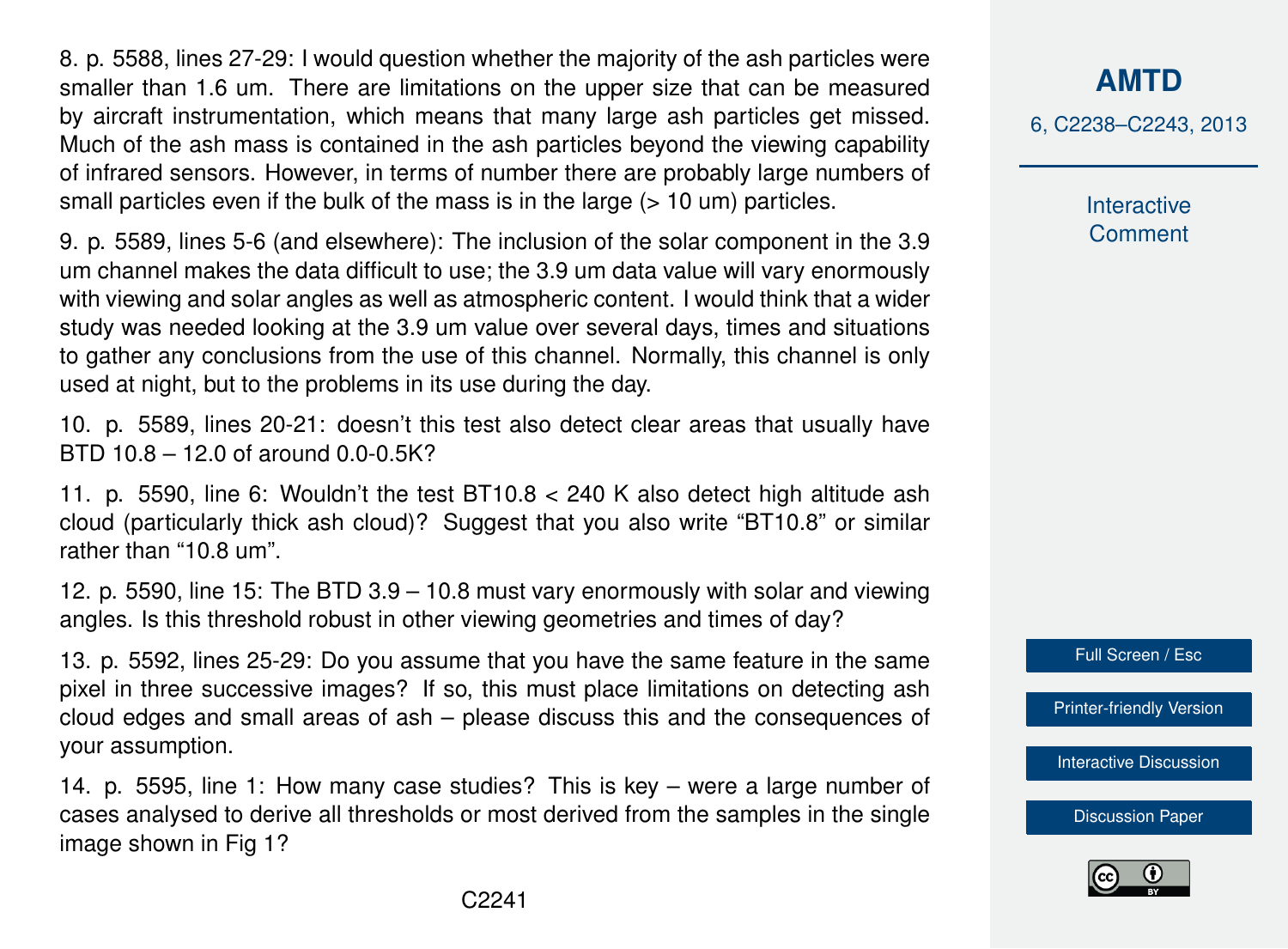15. p. 5595, line 20: Is it good that the method performed well for dust cases? Are you developing a volcanic ash detection method, an ash + mineral dust detection method or an aerosol detection method? Mineral dust was not included in your original samples from Fig 1. Surely you want to be able to identify ash from other aerosols if it is to be useful in VAACs. Please can you clarify the purpose here? If mineral dust (or other aerosol) can be miss-classified as volcanic ash then this should be discussed.

16. p. 5598, line 6: Do these areas contain thicker ash? Perhaps it is more concentrated or the ash particles are smaller? What evidence is there?

17. p. 5598, line 27 (and in following text): Confusing ash with aerosol again – the aerosol may not be ash or are you trying to detect all aerosol?

18. p. 5602, line 13: Is it the intention to detect both dust and ash? Please make this clear and the consequences of the joint ash/dust detection.

19. Figure 1: What type of RGB is this? It does not appear the highlight the ash very well – looks the same as low cloud and clear sky. Is there a better RGB you could use? e.g. Dust RGB (see Francis et al, 2012 for a description: http://onlinelibrary.wiley.com/doi/10.1029/2011JD016788/abstract).

20. Figure 2: These values are hugely dependant on cloud height (not mentioned), viewing angles etc. Dangerous to rely on one sample for each type.

21. Figure 3: The BT8.7 – BT10.8 will vary with ash composition and SO2 amount in the volcanic cloud. I think that the effect of SO2 on the 8.7 um BT should be discussed in the text. The BT10.8 – BT12.0 will also vary with ash composition, particle size, atmospheric water vapour content as well as ash concentration: these points should be mentioned in the text.

22. Figure 4 and 5: The type of RGB needs to be described and a key shown for the MODIS AOD. The images are also quite squashed – is it possible to increase the height of the individual images?

**[AMTD](http://www.atmos-meas-tech-discuss.net)**

6, C2238–C2243, 2013

Interactive **Comment** 



[Printer-friendly Version](http://www.atmos-meas-tech-discuss.net/6/C2238/2013/amtd-6-C2238-2013-print.pdf)

[Interactive Discussion](http://www.atmos-meas-tech-discuss.net/6/5577/2013/amtd-6-5577-2013-discussion.html)